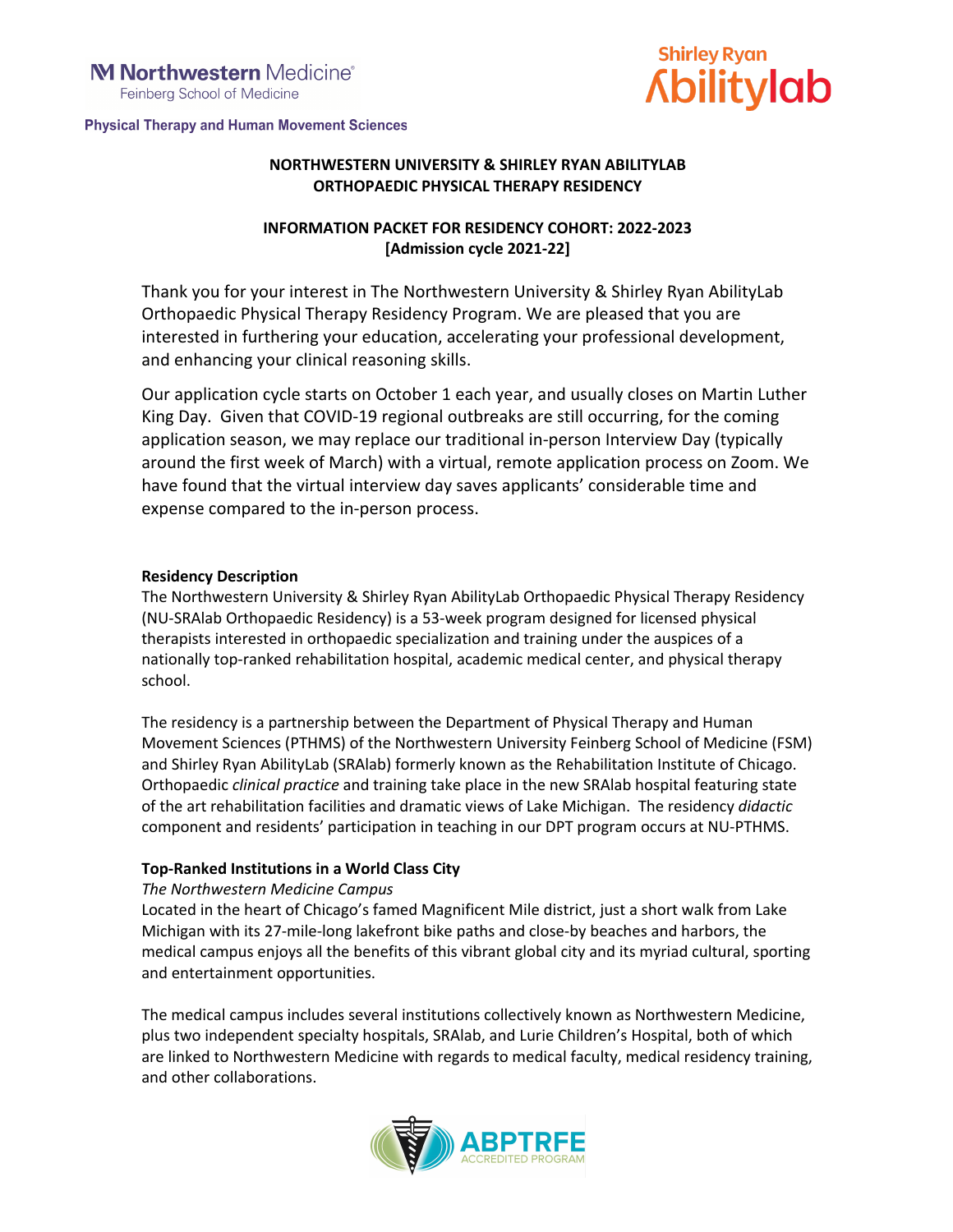### *Shirley Ryan AbilityLab*

In 2017, the nation's #1 ranked rehabilitation hospital, the Rehabilitation Institute of Chicago, moved into a new hospital, almost tripling its square footage, and enabling it to maintain its global leadership in cutting edge rehabilitation and science for decades to come. In doing so, "RIC" got a new name, Shirley Ryan AbilityLab, thanks to the generosity of the Ryan family that made the new hospital possible.

Every year since 1991, U.S. News & World Report has ranked SRAlab as the "#1 Rehabilitation Hospital in America" an unparalleled recognition of SRAlab's success in realizing its visionary commitment "to advance human ability". SRAlab aims to "serve as the world's leading scientific hospital for the innovation and application of new and more promising treatments that improve and eliminate the effects of injury, disease and debilitating health conditions."

SRAlab and PTHMS are collaborating on multiple fronts: orthopaedic and neurologic physical therapy residencies, PTHMS faculty practice privileges at SRAlab, an academic track including faculty appointments for select SRAlab physical therapists, research, and expanded training opportunities for PTHMS DPT students.

#### *Department of Physical Therapy and Human Movement Sciences (PTHMS)*

Consistently ranked among the top 10 U.S. physical therapy schools (currently ranked #4) by U.S. News & World Report, PTHMS is the oldest physical therapy school in the U.S. and has garnered a global reputation for:

- Excellence in training the next generation of leaders in physical therapy practice and research through professional and post-professional education programs.
- Training new researchers in the field of Movement and Rehabilitation Science (MRS).
- Development and implementation of technology-supported therapeutic interventions.
- Advances in rehabilitation science including the quantification of movement disorders and clinical outcomes.

Besides its renowned physical therapy school, PTHMS is increasingly recognized for its unique dual-degree DPT-PhD program in conjunction with NU's McCormick School of Engineering, and a PhD degree in Movement and Rehabilitation Science offered through NUIN, the Northwestern University Interdepartmental Neuroscience PhD program.

### *Northwestern Medicine*

The institutions making up the Northwestern Medicine health system are the NU Feinberg School of Medicine, Northwestern Memorial Hospital (NMH), and Northwestern Medical Group (NMG). NMG is a multi-specialty practice of approximately 1000 physicians wholly owned by Northwestern Memorial Health Care, the holding company for NMH. NMH was recently recognized as the top hospital in Illinois and is ranked among the top hospitals nationally by USN&WR with superior recognition in multiple medical specialties including orthopaedic surgery.

### **Residency Accreditation Status**

The NU-SRAlab Orthopaedic Physical Therapy Residency is accredited by the American Physical Therapy Association as a post-professional residency for physical therapists in orthopaedic physical therapy.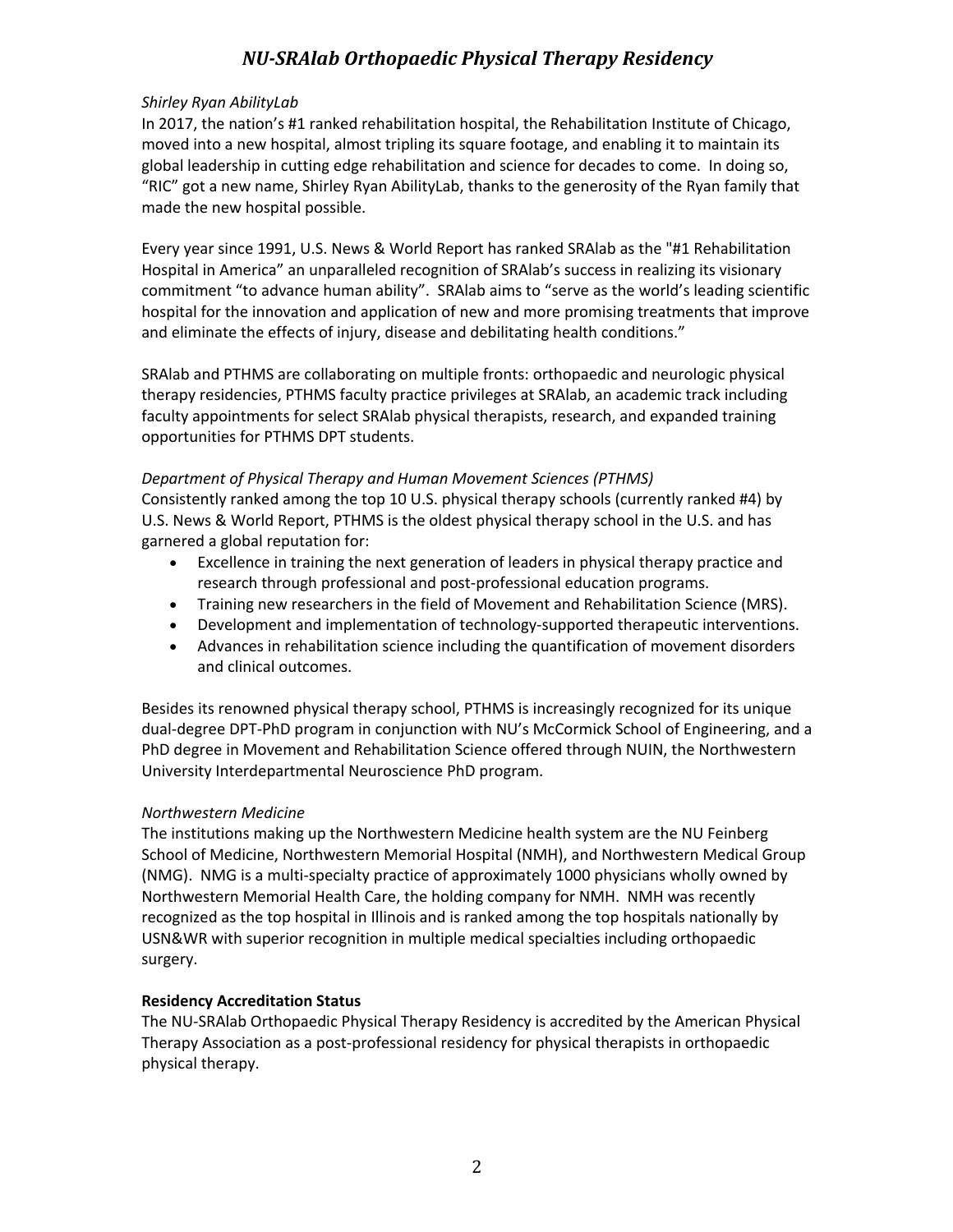#### **Residency Mission:**

The *NU-SRAlab Orthopaedic Physical Therapy Residency* is a training ground and model for the advanced practice of orthopaedic physical therapy in the 21<sup>st</sup> century, focusing on science-based clinical reasoning, effective and efficient examination and evaluation, evidence-based application of orthopaedic physical therapy interventions, patient education based on sound biomechanical and health literacy principles, and participation in research and data collection towards the advancement of orthopaedic physical therapy practice and research.

#### **Residency Vision**

Our vision is to mobilize the abundant scientific, educational, and healthcare resources of Northwestern University, Northwestern Medicine, and SRAlab, to foster development of the next generation of regional, national, and global leaders in orthopaedic physical therapy.

#### **Goals**

The NU-SRAlab Orthopaedic Physical Therapy Residency will train residents to achieve:

- Science-based clinical reasoning.
- Incorporation of clinical practice guidelines in daily practice.
- Effective and efficient examination and evaluation.
- Evidence-based application of manual therapy, therapeutic exercise, and other orthopaedic procedures.
- Development of cognitive, affective, psychosocial, and psychomotor skills in the area of orthopaedic physical therapy.
- Effective biomechanical and kinesiological patient education and management.
- Participation in research and data collection towards the advancement of the science and practice of orthopaedic physical therapy.
- Participation in the education of DPT students.
- Development of professional and leadership capabilities through the honing of skills involving communication and inter-professional interactions.

Detailed residency goals and objectives are available upon request.

### **Residency Program and Content**

The typical week for a resident:

Residents are typically scheduled for 28 clinical hours plus 4 hours of clinical mentoring (32 total clinical hours) per week. Weekend hours may be occasionally required. Other residency activities such as didactic sessions, mentored teaching in the DPT program, special clinical observations and experiences, research, journal club, and study-time are in addition to scheduled clinical time. All told, clinical, didactic, teaching, self-study, and other activities total 45 to 55 hours per week.

• Clinical practice:

Clinical practice will occur at the outpatient facility of the SRAlab hospital at 355 E. Erie Street, Chicago, IL, 60611.

• Clinical mentoring:

The residency incorporates 150 to 200 hours of clinical mentoring (4 hours per week), over 2/3 of which involves the mentor observing or co-treating with the resident, followed by case-discussion. SRAlab and PTHMS have over 70 physical therapist boardcertified specialists (OCS, NCS, GCS, PCS, and WCS) including 20 therapists with manual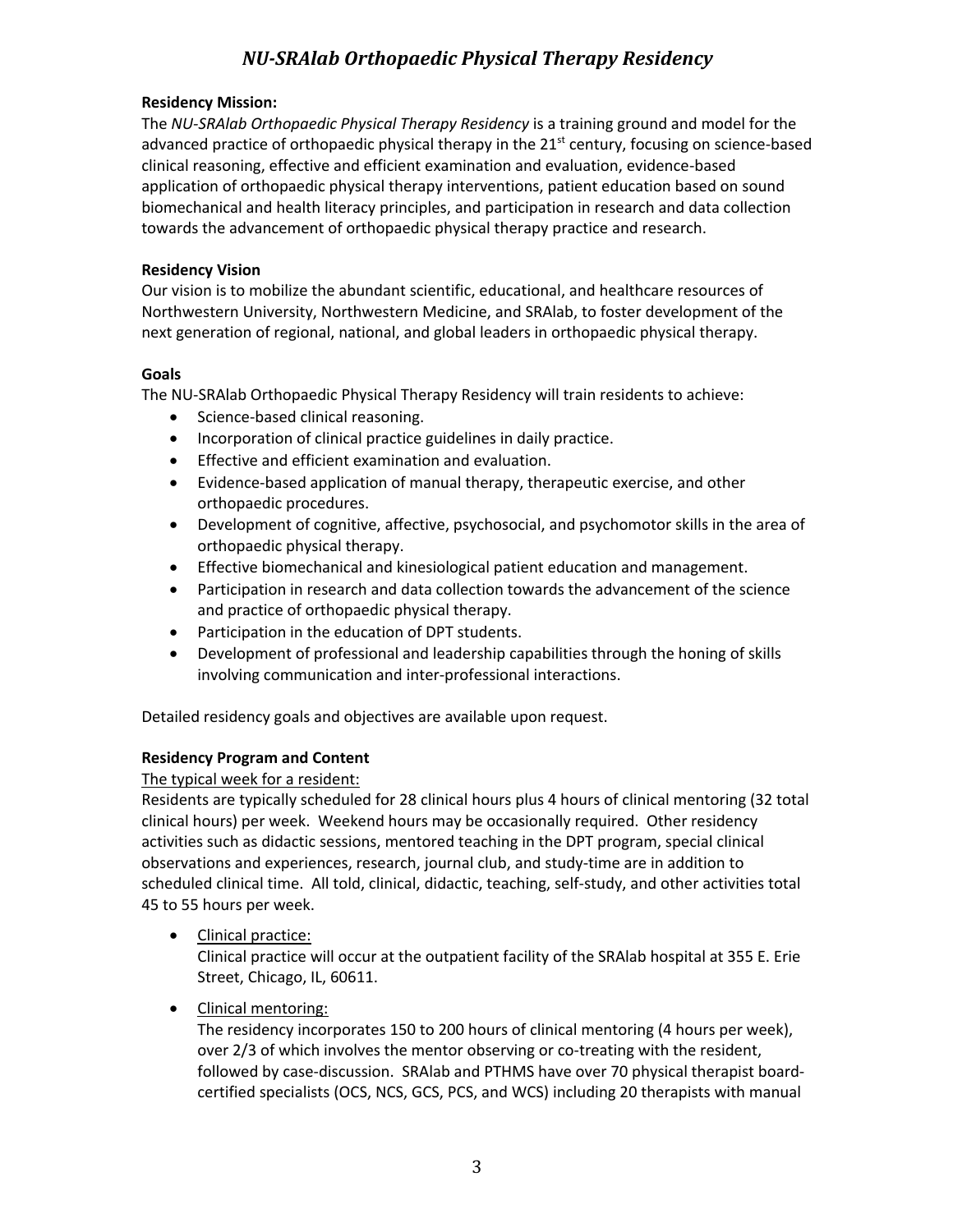therapy and specialty credentials. Your residency mentors will be chosen from this unique pool of talent.

Educational content: Over 350 hours

- $\circ$  The didactic component will take place nearly every week with one or more of the residency faculty or invited speakers.
- $\circ$  Additionally, each resident will be responsible for independent study (and passing the examinations) of the Orthopaedic Residency Curriculum monographs published by the American Academy of Orthopaedic Physical Therapy (AOPT, a section of APTA).
- o All didactic content required by ABPTRFE will be covered. This will prepare residents for the ABPTS orthopaedic board certification examination required to earn the OCS credential.
- o Lead instructors will be board-certified specialists in orthopaedic physical therapy, fellows of the American Academy of Orthopaedic Manual Physical Therapy, (FAAOMPT), and/or PhD-trained.
- o Content will be presented through the lens of the ICF, Northwestern's Motor Control Framework, and current orthopaedic PT clinical practice guidelines, with emphasis on unifying neuro-musculoskeletal principles based on the anatomy, physiology, and biomechanics of disease, tissue damage, and tissue repair. Learning modules will include:
	- **The Motor Control Framework, the movement system, and the ICF.**
	- Clinical reasoning and management approaches across the lifespan
	- Clinical Applications of Orthopaedic Basic Science
	- Cardiovascular, pulmonary and endocrine considerations in orthopaedics
	- Post-Operative Management of Orthopaedic Surgeries
	- § Pharmacology
	- Diagnostic Imaging in Physical Therapy
	- Evidence-based orthopaedic practice
	- Special populations and complex cases
	- Clinical reasoning including biomechanics, anatomy and pathology by region:
		- o Spine and pelvis
		- o Hip
		- o Knee
		- o Foot & Ankle
		- o TMJ
		- o Shoulder
		- o Elbow
		- o Wrist and hand
- o Didactic content will be delivered through readings, lectures, discussions, and other learning strategies. Examples of didactic content include:
	- Lectures, resident discussions, workshops, and labs led by a residency faculty member.
	- Resident-prepared reviews of important clinical topics.
	- Case presentations and case analysis by residents and residency faculty.
	- Differential diagnosis and management.
	- Clinical reasoning.
	- Manual therapy and exercise labs for technique instruction and practice.
	- § Anatomy labs featuring pro-section presentations by PTHMS anatomist.
	- § Weekend seminars or workshops provided by SRAlab Academy or PTHMS.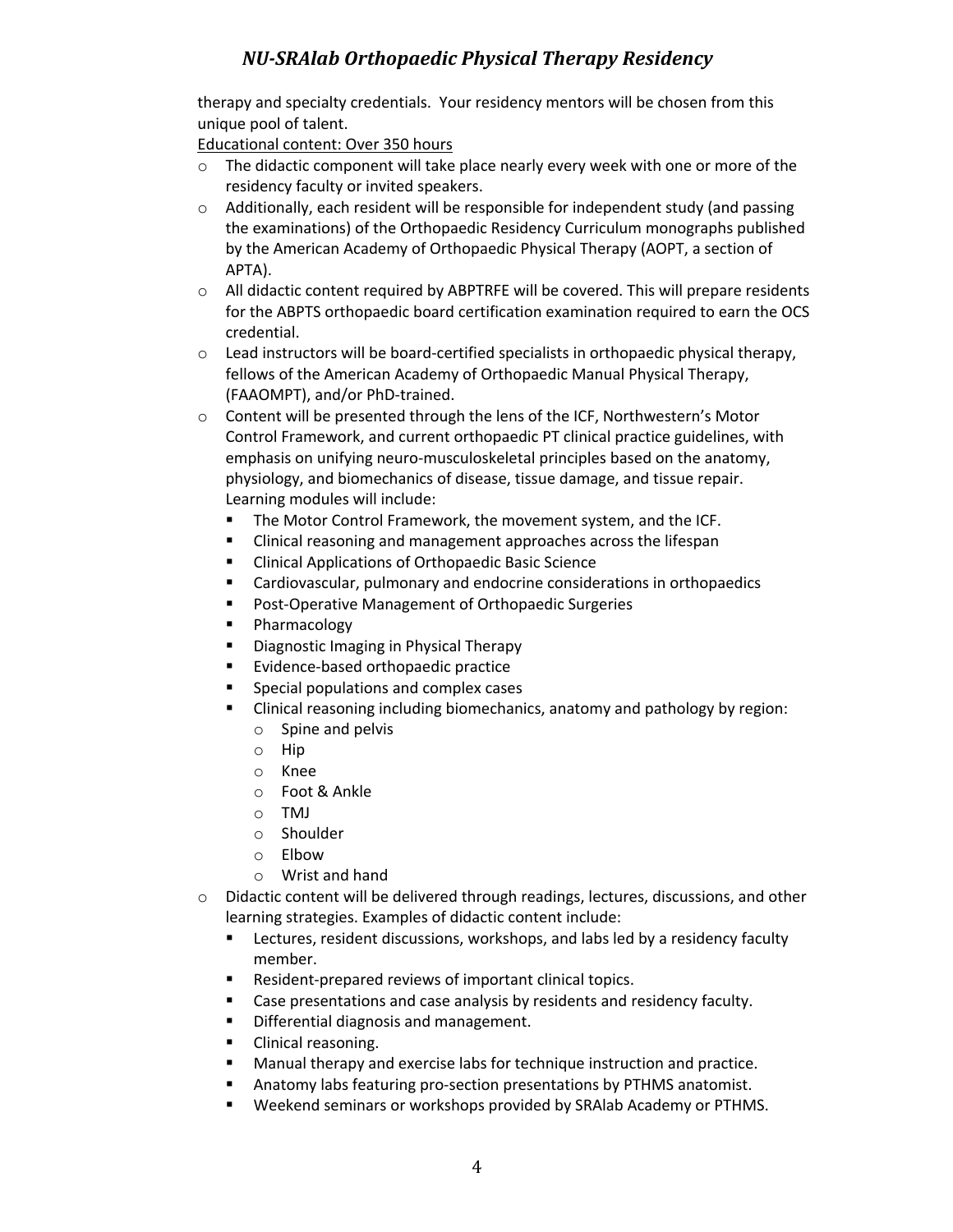- § Grand rounds opportunities in various related departments including: PTHMS, Orthopaedic Surgery, PM&R and others.
- § Specialty Lectures throughout the academic medical center.
- Journal Club: Each resident will occasionally lead an SRAlab orthopaedic journal club.
- Research:
	- o Each resident will be responsible for completing an orthopaedic-focused research or scholarly project (which may be a case report) in conjunction with or under guidance of PTHMS faculty or SRAlab residency faculty/researchers at SRAlab. Research mentors will be available early in the residency year to guide the resident in developing their project if this is something the resident would like to pursue.
	- o Each resident is responsible for submitting an abstract or case-report for a conference, or submit an abstract, case report or manuscript for publication in a peer-reviewed journal. Either of these may be in conjunction with a faculty member, researcher, or colleague.
- Teaching:
	- o The resident will participate as teaching assistant in select courses within the DPT program.
	- $\circ$  DPT program lecture: The resident may be asked to lead a lecture and/or lab in the DPT curriculum if deemed appropriate by the course director.
- Specialty experiences:
	- $\circ$  Specialty experiences available to the resident may include but are not limited to:
		- Observations of various medical procedures such as imaging-guided injections, musculoskeletal ultrasound, EMG, etc.
		- **•** Participation in specialty clinics with orthopaedic surgeons and physiatrists.
		- Observation or participation in specialty clinics such as chronic pain program, prosthetics/orthotics (including robotic prosthetic/orthotics), sports medicine and athletic training in conjunction with NU Athletics at the NU Evanston campus, etc.
		- § Participation in the review, analysis, and opinion-development of a real-world, current physical therapy malpractice case, as supervised by a PTHMS faculty member.
		- Special events and volunteer opportunities such as the Chicago Marathon.
		- Please note that specialty experiences may rely upon the resident's motivation and outreach to pursue available opportunities.

## **Option for M.S. in Health Services Outcomes Research (HSOR)**

We are now able to offer a new additional option for a highly motivated resident. The Master of Science in HSOR prepares health professionals for careers in academia, health systems, and research and policy organizations. Residents have the opportunity to apply for the MS program and complete this degree in conjunction with the

residency. Through completing this optional degree program, residents will learn to conduct methodologically sound research, create and disseminate new knowledge aimed at improving health services and outcomes, and secure grant funding to support research focused in identifying more effective ways to organize, finance, and deliver patient care to improve patient outcomes and quality of life. The degree's online, hybrid format allows residents to complete coursework prior to beginning residency and then complete remaining coursework following residency graduation through full or part time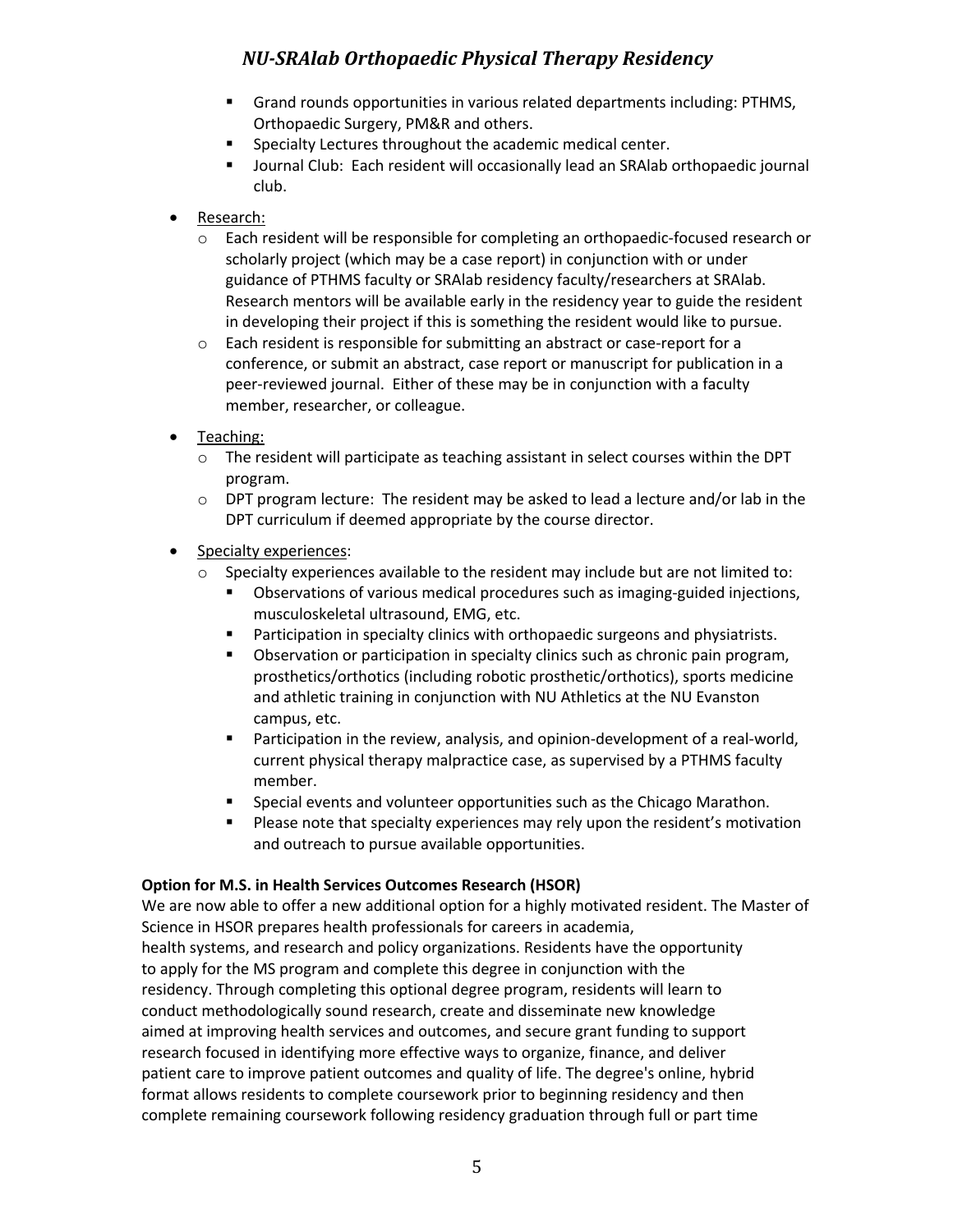study while accommodating students residing outside the Chicago area. Residents will receive a substantially reduced Northwestern tuition rate (\$32,000) for the entire degree program. If you are interested in this option, contact the residency director.

### **Residency logistics for SRAlab-employed residents**

- Residents will be salaried employees of SRAlab. For further details, see the SRAlab job description for Orthopaedic Physical Therapy Resident.
- Schedule includes approximately 32 clinical hours per week (including 4 hours of mentoring), zero to 6 hours of assistant-teaching in the DPT program (when classes are in session and depending on curriculum content), plus 10 to 15 hours devoted to the didactic program, research, independent study, and observations. Schedules may fluctuate to maximize clinical, didactic, and experiential opportunities.
- **Due to the intensive nature of this 53-week residency training, outside employment during the residency is not feasible.**
- Resident salary:
	- $\circ$  \$47,000 per year as of 2021.
- PTO, Sick Days and benefits: As specified for full time employees in the current SRAlab Employee Benefits Booklet, *accrued vacation must be taken at the end of the residency.*

### **Residency Completion**

Upon completion of the 53-week residency, the resident's employment agreement with SRAlab automatically expires. If the resident-graduate seeks further employment at SRAlab, he or she should indicate this interest to their SRAlab manager and the HR department well before residency completion so that exploration of any open positions can begin, and an application submitted.

## **Eligibility and Requirements for Admission**

- Every applicant must be licensed to practice physical therapy in Illinois or provide evidence that licensure will occur by the start of the residency. No residency candidate will be permitted to start the residency without licensure in effect on the starting date.
- Every applicant must have completed at least 12 weeks of orthopaedic physical therapy practice (which may include time spent in student orthopaedic internships) at the time of application, or show evidence that such experience will have been completed prior to the first day of the residency.
- Admission to the residency requires successful completion of all the application procedures outlined below in the section "Residency Application Process" and as described on the RFPTCAS website.
- Every resident must meet all requirements for employment by SRAlab and be fully approved to start orientation as an SRAlab employee prior to the first day of residency.
- Note: Residency slots are limited. Therefore, admission to the residency is a competitive process. The Residency Admissions Committee is committed to admitting qualified candidates who are deemed best prepared to contribute to accomplishing the Residency's mission and goals.

## **Residency Application Process**

- All candidates must apply to the NU-SRAlab residency through the RF-PTCAS national common residency application system, online: http://www.abptrfe.org/RFPTCAS/ApplicantWebsite/ .
- Besides the requirements of the RF-PTCAS, applicants must provide: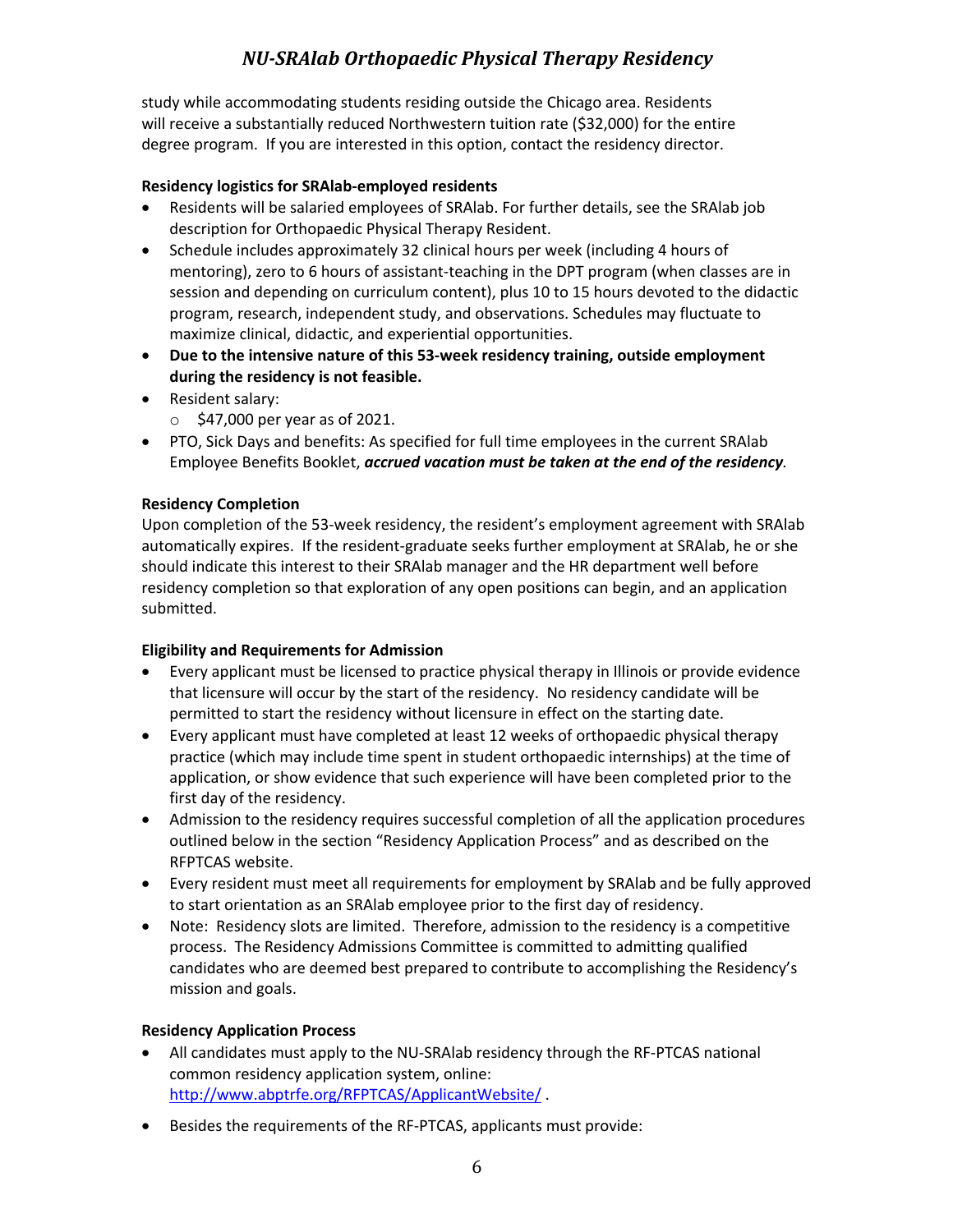- o Current CV.
- o Letter of intent (750 words maximum) addressing the following:
	- Statement of current licensure and professional employment status.
	- A narrative summary of prior clinical and educational experience.
	- Personal goals and objectives for the orthopaedic residency.
	- § A narrative self-assessment of orthopaedic clinical strengths and weaknesses.
	- Statement of resident's short- and long-term goals for orthopaedic practice following successful completion of the residency.
- o **Three** letters of recommendation, including **at least 2 of the 3 following options**:
	- § Current or former physical therapist supervisor (or CI, if a recent graduate with less than 6 months experience).
	- **EXPLOSTED INSTERS IN A Instructor or faculty member from a CAPTE-accredited physical therapy program, or** a mentor from an accredited orthopaedic physical therapy residency.
	- § A professional with whom the applicant has collaborated within the past year in clinical care, research, or physical therapy education.
- The PTHMS-SRAlab Residency Admissions Committee reviews applications and selects candidates to proceed to the Interview Day. The Residency Admissions Committee is committed to admitting residents who, based on past educational, clinical, and personal achievements, demonstrate excellent prospects for successful completion of all residency requirements and application of their time and talent to the residency mission and goals. The optimal applicant will demonstrate evidence of potential to become a leader in the field of physical therapy. Applicants who are selected for interview should be prepared for topics such as:
	- Why do you want to complete an orthopaedic residency?
	- Discussion related to any application documents.
	- Discussion of clinical practice, patient cases, and professional issues.
	- Discussion of physical therapy research.
	- Demonstration of patient interactions or treatment plans.
- Admission into the residency is subject to the sole discretion of the Residency Admissions Committee and Residency Director, followed by the offer of employment by SRAlab.
- If admitted to the residency, a candidate will receive a Letter of Acceptance into the Orthopaedic Residency from the Residency Director followed by an offer letter from SRAlab Human Resources outlining the SRAlab employee-onboarding requirements.
- An accepted candidate confirms intent to join the residency by taking the following actions:
	- o Sends a \$200 non-refundable registration deposit to the Residency Director.
	- o Signs the NU-SRAlab Orthopaedic Physical Therapist Resident Agreement which describes obligations of both the Residency program and the Resident, and commits the resident to:
		- 1. Start and complete the residency within in the allowed time frame.
		- 2. Follow all residency policies, procedures, and rules.
		- 3. Accept the residency financial agreement as to salary, benefits, tuition, and fees.
		- 4. Make arrangements with SRAlab Human Resources to complete any remaining SRAlab employment requirements. If for any reason, at any time, the candidate is deemed by SRAlab to be ineligible for SRAlab employment, participation in the residency will be automatically denied or terminated.
		- 5. Accept terms of SRAlab employment agreement.
- **Tuition**: Residency tuition is \$4,000 payable to Northwestern University.